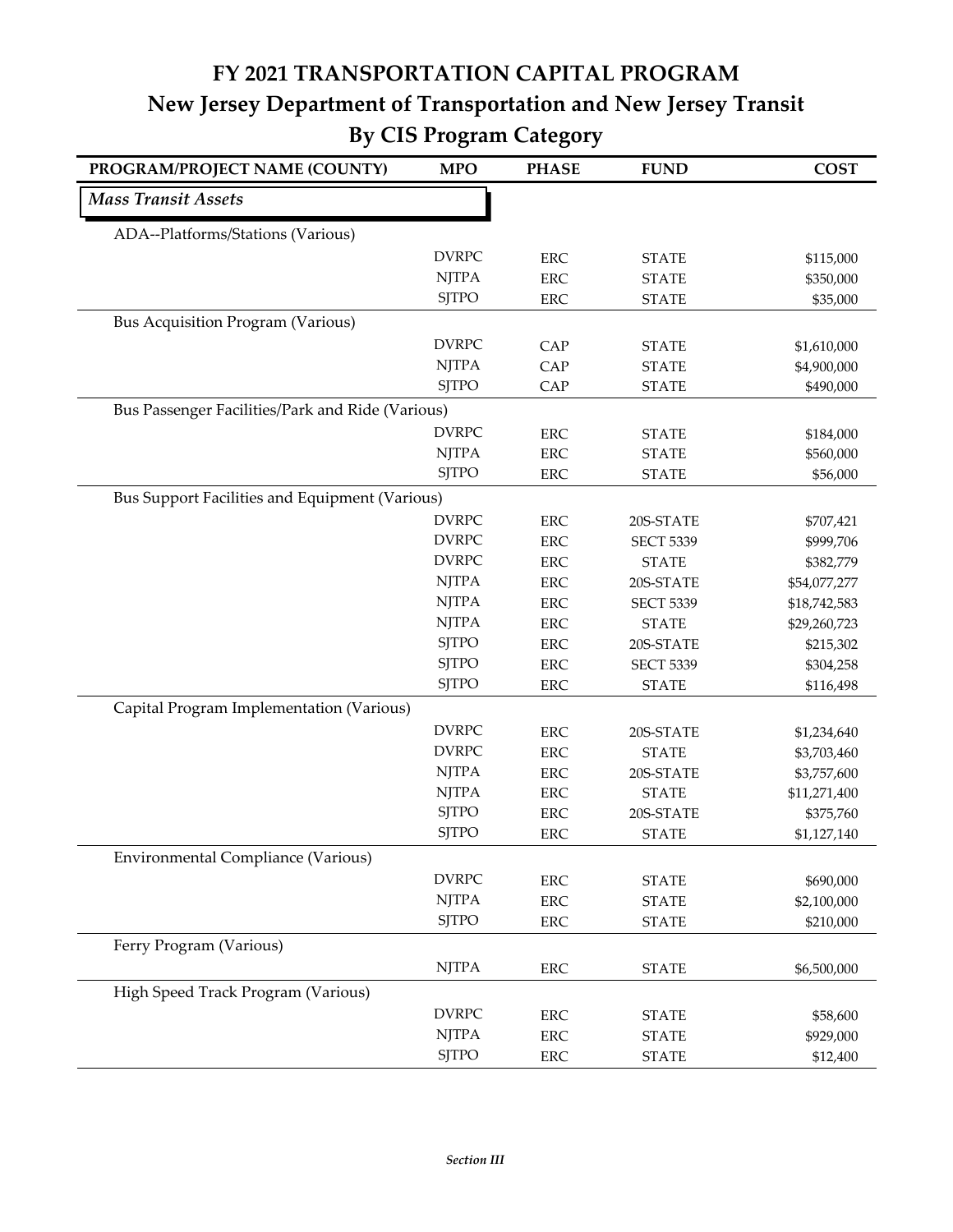| PROGRAM/PROJECT NAME (COUNTY)                      | <b>MPO</b>   | <b>PHASE</b> | <b>FUND</b>                          | <b>COST</b>                 |
|----------------------------------------------------|--------------|--------------|--------------------------------------|-----------------------------|
| <b>Mass Transit Assets</b>                         |              |              |                                      |                             |
| Immediate Action Program (Various)                 |              |              |                                      |                             |
|                                                    | <b>DVRPC</b> | <b>ERC</b>   | 20S-STATE                            | \$318,333                   |
|                                                    | <b>DVRPC</b> | <b>ERC</b>   | <b>STATE</b>                         | \$451,954                   |
|                                                    | <b>NJTPA</b> | <b>ERC</b>   | 20S-STATE                            | \$1,589,276                 |
|                                                    | <b>NJTPA</b> | <b>ERC</b>   | <b>STATE</b>                         | \$2,255,872                 |
|                                                    | <b>SJTPO</b> | <b>ERC</b>   | 20S-STATE                            | \$92,392                    |
|                                                    | <b>SJTPO</b> | ERC          | <b>STATE</b>                         | \$131,173                   |
| Light Rail Infrastructure Improvements (Various)   |              |              |                                      |                             |
|                                                    | <b>DVRPC</b> | <b>ERC</b>   | 20S-STATE                            | \$500,000                   |
|                                                    | <b>DVRPC</b> | <b>ERC</b>   | <b>STATE</b>                         | \$1,500,000                 |
|                                                    | <b>NJTPA</b> | <b>ERC</b>   | 20S-STATE                            | \$2,320,000                 |
|                                                    | <b>NJTPA</b> | <b>ERC</b>   | <b>STATE</b>                         | \$6,960,000                 |
| Locomotive Overhaul (Various)                      |              |              |                                      |                             |
|                                                    | <b>DVRPC</b> | CAP          | <b>STATE</b>                         | \$296,516                   |
|                                                    | <b>NJTPA</b> | CAP          | <b>STATE</b>                         | \$4,700,740                 |
|                                                    | <b>SJTPO</b> | CAP          | <b>STATE</b>                         | \$62,744                    |
| Miscellaneous (Various)                            |              |              |                                      |                             |
|                                                    | <b>DVRPC</b> | <b>ERC</b>   | <b>STATE</b>                         | \$713,000                   |
|                                                    | <b>NJTPA</b> | <b>ERC</b>   | <b>STATE</b>                         | \$2,170,000                 |
|                                                    | <b>SJTPO</b> | <b>ERC</b>   | <b>STATE</b>                         | \$217,000                   |
| NEC Improvements (Various)                         |              |              |                                      |                             |
|                                                    | <b>DVRPC</b> | <b>ERC</b>   | NJ TURNPIKE                          | \$2,327,100                 |
|                                                    | <b>NJTPA</b> | <b>ERC</b>   | NJ TURNPIKE                          | \$20,943,900                |
|                                                    | <b>NJTPA</b> | <b>ERC</b>   | <b>SECT 5307</b>                     | \$26,640,000                |
|                                                    | <b>NJTPA</b> | <b>ERC</b>   | <b>SECT 5337</b>                     | \$22,850,000                |
| Other Rail Station/Terminal Improvements (Various) |              |              |                                      |                             |
|                                                    | <b>DVRPC</b> | <b>ERC</b>   | <b>STATE</b>                         | \$1,223,500                 |
|                                                    | <b>NJTPA</b> | <b>ERC</b>   | <b>STATE</b>                         | \$11,339,000                |
|                                                    | <b>SJTPO</b> | <b>ERC</b>   | <b>STATE</b>                         | \$361,500                   |
| Portal Bridge North (Various)                      |              |              |                                      |                             |
|                                                    | <b>NJTPA</b> | <b>ERC</b>   | 20S-STATE                            | \$39,000,000                |
| Preventive Maintenance-Bus (Various)               |              |              |                                      |                             |
|                                                    | <b>DVRPC</b> | CAP          | <b>SECT 5307</b>                     | \$25,918,700                |
|                                                    | <b>NJTPA</b> | CAP          | <b>SECT 5307</b>                     | \$78,883,000                |
|                                                    | <b>SJTPO</b> | CAP          | <b>SECT 5307</b>                     | \$7,888,300                 |
| Preventive Maintenance-Rail (Various)              |              |              |                                      |                             |
|                                                    | <b>DVRPC</b> |              |                                      |                             |
|                                                    | <b>DVRPC</b> | CAP<br>CAP   | <b>SECT 5307</b><br><b>SECT 5337</b> | \$5,793,086                 |
|                                                    | <b>NJTPA</b> | CAP          | <b>SECT 5307</b>                     | \$9,554,652<br>\$79,170,349 |
|                                                    | <b>NJTPA</b> | CAP          | <b>SECT 5337</b>                     | \$151,472,219               |
|                                                    | <b>SJTPO</b> | CAP          | <b>SECT 5307</b>                     | \$1,317,564                 |
|                                                    | <b>SJTPO</b> | CAP          | <b>SECT 5337</b>                     | \$2,021,803                 |
|                                                    |              |              |                                      |                             |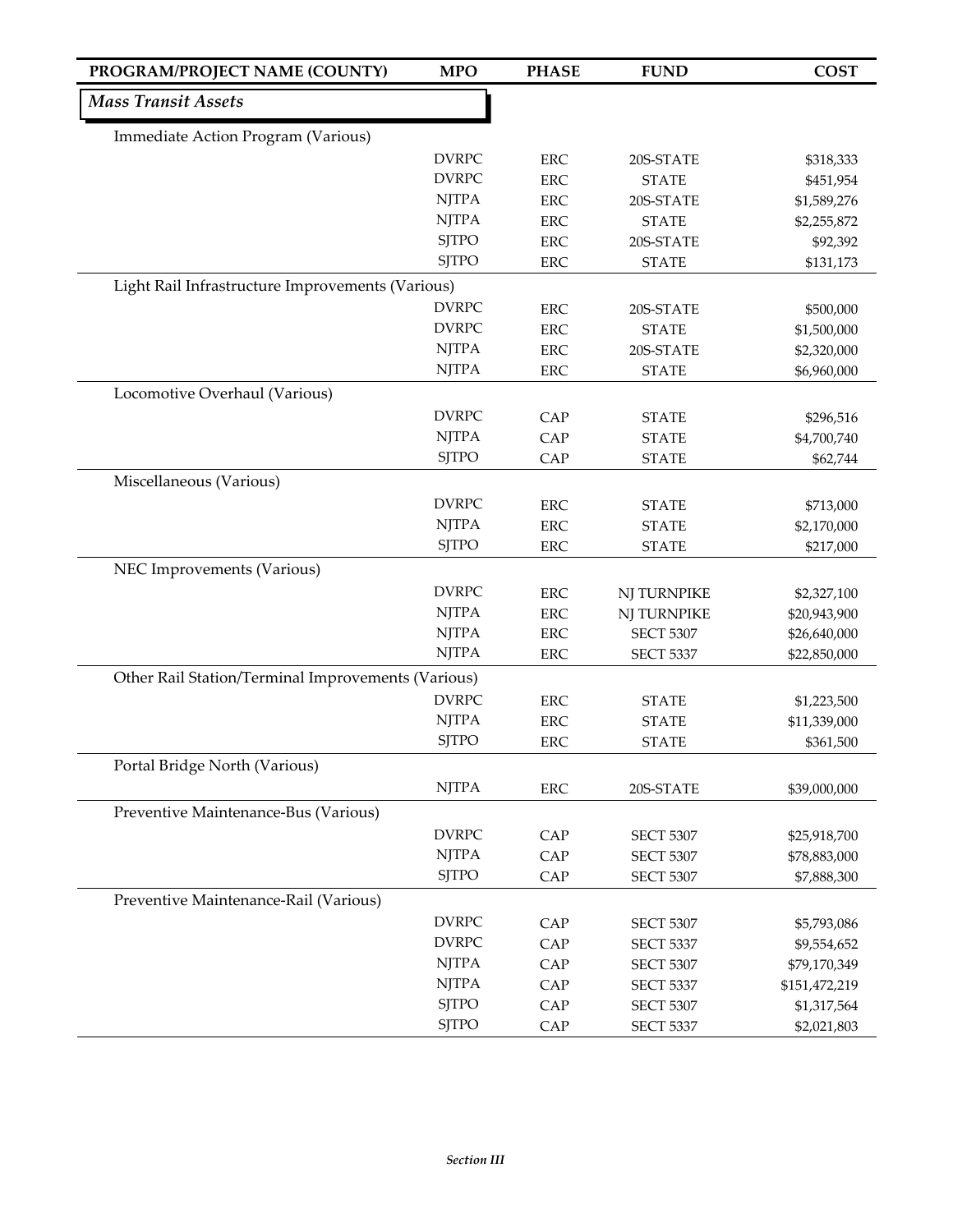| PROGRAM/PROJECT NAME (COUNTY)                                  | <b>MPO</b>                                                            | <b>PHASE</b> | <b>FUND</b>      | <b>COST</b>   |
|----------------------------------------------------------------|-----------------------------------------------------------------------|--------------|------------------|---------------|
| <b>Mass Transit Assets</b>                                     |                                                                       |              |                  |               |
| Private Carrier Equipment Program (Various)                    |                                                                       |              |                  |               |
|                                                                | <b>DVRPC</b>                                                          | CAP          | 20S-STATE        | \$230,000     |
|                                                                | <b>DVRPC</b>                                                          | CAP          | <b>STATE</b>     | \$690,000     |
|                                                                | <b>NJTPA</b>                                                          | CAP          | 20S-STATE        | \$700,000     |
|                                                                | <b>NJTPA</b>                                                          | CAP          | <b>STATE</b>     | \$2,100,000   |
|                                                                | <b>SJTPO</b>                                                          | CAP          | 20S-STATE        | \$70,000      |
|                                                                | <b>SJTPO</b>                                                          | CAP          | <b>STATE</b>     | \$210,000     |
| Rail Capital Maintenance (Various)                             |                                                                       |              |                  |               |
|                                                                | <b>DVRPC</b>                                                          | CAP          | 20S-STATE        | \$1,929,932   |
|                                                                | <b>DVRPC</b>                                                          | CAP          | <b>STATE</b>     | \$3,859,748   |
|                                                                | $\ensuremath{\mathrm{N} \mathrm{J} \mathrm{T} \mathrm{P} \mathrm{A}}$ | CAP          | 20S-STATE        | \$30,595,686  |
|                                                                | <b>NJTPA</b>                                                          | CAP          | <b>STATE</b>     | \$61,189,514  |
|                                                                | <b>SJTPO</b>                                                          | CAP          | 20S-STATE        | \$408,382     |
|                                                                | <b>SJTPO</b>                                                          | CAP          | <b>STATE</b>     | \$816,738     |
| Rail Rolling Stock Procurement (Various)                       |                                                                       |              |                  |               |
|                                                                | <b>DVRPC</b>                                                          | CAP          | 20S-STATE        | \$4,300,420   |
|                                                                | <b>DVRPC</b>                                                          | CAP          | <b>SECT 5307</b> | \$1,596,439   |
|                                                                | <b>DVRPC</b>                                                          | CAP          | <b>STATE</b>     | \$2,572,000   |
|                                                                | <b>NJTPA</b>                                                          | CAP          | 20S-STATE        | \$68,175,594  |
|                                                                | <b>NJTPA</b>                                                          | CAP          | <b>CMAQ</b>      | \$75,000,000  |
|                                                                | <b>NJTPA</b>                                                          | CAP          | <b>SECT 5307</b> | \$25,308,747  |
|                                                                | <b>NJTPA</b>                                                          | CAP          | <b>STATE</b>     | \$40,775,000  |
|                                                                | <b>SJTPO</b>                                                          | CAP          | 20S-STATE        | \$909,986     |
|                                                                | <b>SJTPO</b>                                                          | CAP          | <b>SECT 5307</b> | \$337,813     |
|                                                                | <b>SJTPO</b>                                                          | CAP          | <b>STATE</b>     | \$544,000     |
| Rail Support Facilities and Equipment (Various)                |                                                                       |              |                  |               |
|                                                                | <b>DVRPC</b>                                                          | <b>ERC</b>   | <b>STATE</b>     | \$373,472     |
|                                                                | <b>NJTPA</b>                                                          | ${\rm ERC}$  | METRO-NORTH      | \$690,000     |
|                                                                | <b>NJTPA</b>                                                          | ERC          | <b>SECT 5307</b> | \$40,420,000  |
|                                                                | <b>NJTPA</b>                                                          | ERC          | <b>STATE</b>     | \$40,552,080  |
|                                                                | <b>SJTPO</b>                                                          | ${\rm ERC}$  | <b>STATE</b>     | \$68,448      |
| Security Improvements (Various)                                |                                                                       |              |                  |               |
|                                                                | <b>DVRPC</b>                                                          | SWI          | <b>STATE</b>     | \$600,300     |
|                                                                | <b>NJTPA</b>                                                          | SWI          | <b>STATE</b>     | \$1,827,000   |
|                                                                | <b>SJTPO</b>                                                          | SWI          | <b>STATE</b>     | \$182,700     |
| Signals and Communications/Electric Traction Systems (Various) |                                                                       |              |                  |               |
|                                                                | <b>DVRPC</b>                                                          | ERC          | 20S-STATE        | \$1,291,689   |
|                                                                | <b>DVRPC</b>                                                          | ERC          | <b>STATE</b>     | \$4,044,368   |
|                                                                | <b>NJTPA</b>                                                          | <b>ERC</b>   | 20S-STATE        | \$38,464,984  |
|                                                                | <b>NJTPA</b>                                                          | ERC          | <b>STATE</b>     | \$120,436,828 |
|                                                                | <b>SJTPO</b>                                                          | <b>ERC</b>   | 20S-STATE        | \$273,327     |
|                                                                | <b>SJTPO</b>                                                          | ERC          | <b>STATE</b>     | \$855,804     |
| Technology Improvements (Various)                              |                                                                       |              |                  |               |
|                                                                | <b>DVRPC</b>                                                          | $\rm EC$     | <b>STATE</b>     | \$2,886,500   |
|                                                                | <b>NJTPA</b>                                                          | EC           | <b>STATE</b>     | \$8,785,000   |
|                                                                | <b>SJTPO</b>                                                          | $\rm EC$     | <b>STATE</b>     | \$878,500     |